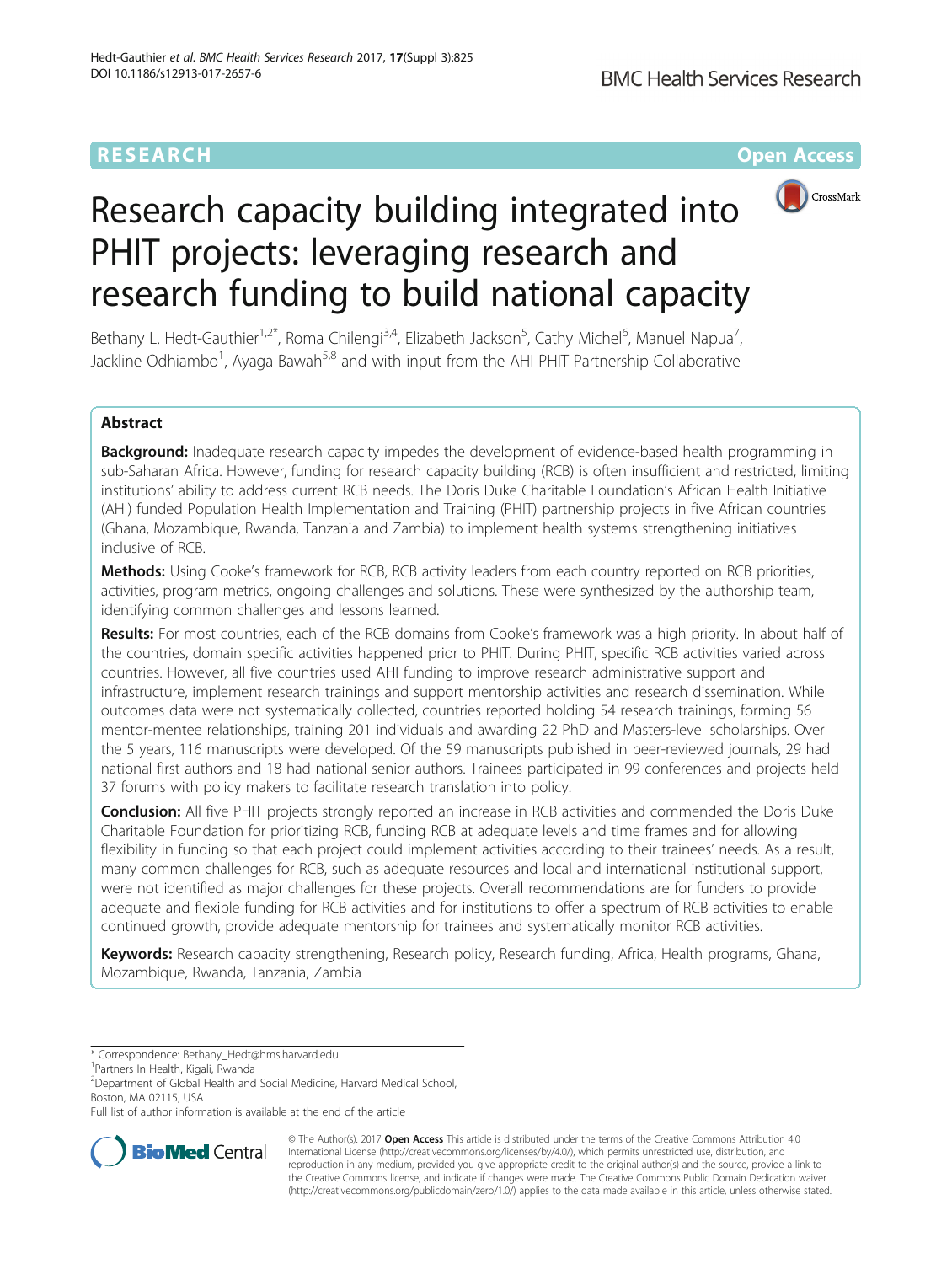#### Background

Given limited human, financial and infrastructure resources, maximizing effectiveness of health programs in sub-Saharan Africa requires that policies and practice are based on evidence [[1](#page-10-0)–[6](#page-10-0)] and that interventions are monitored, evaluated and adjusted accordingly [[3](#page-10-0)]. Despite this need for data-driven health programming, the corresponding knowledge production is limited and disproportionate in relation to the health burden the region bears [[7](#page-10-0)–[9](#page-11-0)]. Between 2003 and 2009, only 10% of health policy and systems research publications came from low- and middle-income countries (LMICs) [[7\]](#page-10-0). A survey of research output of 847 health research institutions from 42 countries in sub-Saharan Africa in 2009 found an average of one peer reviewed publication per institution [[10\]](#page-11-0). Inadequate research capacity in sub-Saharan Africa impedes the development and use of research to guide program implementation [[3\]](#page-10-0), heightening inequities in global health [\[11](#page-11-0)–[14\]](#page-11-0).

Despite the 1998 World Health Organization (WHO) call for the development of research policies and strategies to build national health research capacity in sub-Saharan African countries, research capacity building (RCB) efforts have faced numerous challenges [\[3](#page-10-0), [13](#page-11-0)]. Most RCB activities in the region lack sufficient funding and thus are limited in depth and breadth [\[3](#page-10-0), [11, 15](#page-11-0)]. Increasingly, agencies funding either research or program implementation with an evaluation component acknowledge the value of building national research capacity [[16, 17\]](#page-11-0). However, funding from these agencies is often restricted, both in amount and timelines [[18](#page-11-0)] and misaligned with national priorities [[13](#page-11-0)], limiting an institution's ability to develop RCB activities that address current needs.

In 2009, the Doris Duke Charitable Foundation's (DDCF) African Health Initiative (AHI) began supporting the Population Health Implementation and Training (PHIT) Partnership projects [[19\]](#page-11-0). The PHIT Partnership projects aimed to develop and implement interventions that linked implementation research and training to the delivery and evaluation of health care services. Projects in five countries – Ghana, Mozambique, Rwanda, Tanzania and Zambia – received funding for various activities, including RCB. In contrast to traditional restrictive funding mechanisms, PHIT projects included RCB funding in their budgets based on their program needs and goals. Throughout the five-year period covered in this paper, country projects had access to additional funding to promote more research capacity in the clinical and programmatic work. In this paper, leaders of RCB efforts in each of the five countries describe how their PHIT projects leveraged AHI funding for RCB activities, the achievements in RCB under this support, ongoing challenges, and lessons learned.

## **Methods**

#### Description of the five PHIT projects

The five AHI-funded PHIT projects have been described in detail in other papers: Ghana [\[20](#page-11-0)], Mozambique [\[21](#page-11-0)], Rwanda [[22\]](#page-11-0), Tanzania [[23](#page-11-0)] and Zambia [[24](#page-11-0)]. In summary, PHIT projects were similar in their core principles but different in their specific activities, coverage and implementation partnerships [[25, 26\]](#page-11-0). The primary goal for each project was strengthening the district-level health system [\[24](#page-11-0)–[26\]](#page-11-0). However, focus on clinical and data quality improvement [[25, 27\]](#page-11-0), strengthening the health facility management [\[21, 22\]](#page-11-0) and focus on the community-level of implementation [\[20, 22, 23](#page-11-0)] varied across countries. Further, the size of the implementation areas varied from Rwanda's project covering two districts with 23 facilities to Mozambique's project covering 13 districts with 146 facilities. Partnerships included Ministries of Health, local and international academic institutions and other non-governmental organizations.

RCB was a common denominator across the five country proejcts, strengthened by DDCF's emphasis on implementation research and program evaluation [[28](#page-11-0)]. However, each country differed on the amount of research already happening prior to the start of the PHIT project. A short description for each project's research and RCB activities prior to AHI funding is provided below.

- The *Ghana* PHIT project was implemented in the Upper East region, which had a long history of health systems research. Prior to PHIT's Ghana Essential Health Intervention Program (GEHIP), the Navrongo Health Research Centre had worked in the Upper East region for close to three decades, established a Navrongo Demographic Surveillance System and had successfully implemented a Community-based Health Planning and Services (CHPS) Program, which was adopted as a national blueprint for health delivery in Ghana. While other health system intervention programs had taken place in this region, PHIT's GEHIP was the first comprehensive region-wide intervention that was anchored on the WHO health systems framework to assess the impact of the intervention on maternal and child health.
- The Mozambique PHIT project was implemented in the 13 districts of Sofala Province with support from Health Alliance International. Part of the implementation was to support the Beira Operations Research Center (CIOB). Created in 2005, CIOB is one of the three research centers of the Mozambique National Health Institute and is the only applied and implementation research center in the country. Prior to AHI funding, CIOB had limited staff and completed fewer studies. CIOB experienced substantial growth during the PHIT project.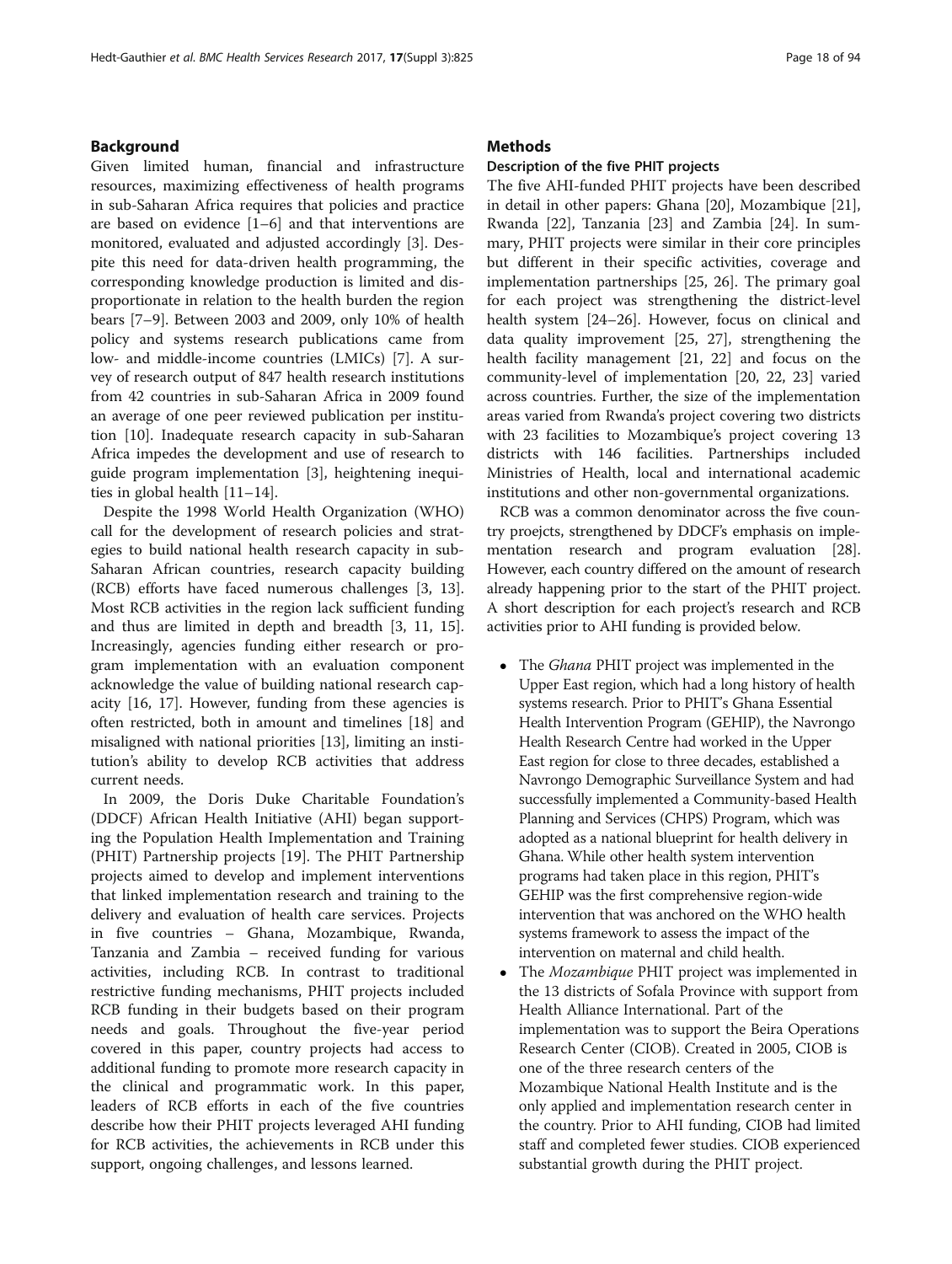- The Rwanda PHIT project was implemented in two districts where health care services had been managed by the Ministry of Health with support from a Boston-based non-governmental organization Partners In Health (PIH) since 2005. Prior to 2005,
- there was some research on health outcomes and service delivery in these two districts. However, the research was limited in scope, was primarily led by academic and clinical faculty from Harvard Medical School or Brigham and Women's Hospital (institutional partners for PIH) and was without particular focus on national capacity building. The first coordinated efforts to establish research infrastructure and RCB activities began in 2010, catalyzed by AHI funding.
- In Tanzania, AHI funded a project called Connect that trained and deployed a new, paid cadre of community health workers, called Community Health Agents (CHAs), according to the Tanzanian Ministry of Health's guidelines and policies. CHAs were deployed in three districts in two regions with existing health and demographic surveillance systems (HDSS) run by the Ifakara Health Institute (IHI). Prior to PHIT, IHI was already a successful research institution that utilized HDSS sites to make important contributions to public health through, for example, population-based research in malaria prevention and health systems strengthening. IHI's HDSS in Morogoro and Pwani regions were deemed ideal platforms to conduct a randomized controlled trial on the impact of CHAs on child mortality. The Connect project began in 2011 with an AHI-funded posting of a demographer who provided continuous research mentoring to local junior scientists.
- In Zambia, the PHIT project was implemented by the Centre for Infectious Disease Research in Zambia (CIDRZ), a non-governmental research organization that was established in 2001. Before AHI funding, CIDRZ had established research in HIV and systems strengthening in support of the antiretroviral therapy (ART) program. The PHIT project used an integrated systems strengthening approach to improve the overall quality of 42 public facilities' outpatient departments in three districts utilizing lessons learned from the ART work.

## Compiling information on PHIT-supported research capacity building activities

For this manuscript, each PHIT project nominated one to two member(s) of their team who led or coordinated the RCB activities completed using AHI funding. These individuals are all included as co-authors on this paper. For cohesion, we used Cooke's framework to synthesize details about PHIT project activities specific to RCB [[29](#page-11-0)]. This framework includes six dimensions of RCB: 1) building skills and confidence, 2) developing linkages and partnerships, 3) ensuring the research is "close to practice," 4) developing appropriate dissemination, 5) investing in infrastructure, and 6) building elements of sustainability and continuity. The representatives responded to how much each of the RCB domains was a priority for AHIfunded RCB activities and provided a list of their specific activities that were linked to these domains via a semistructured questionnaire (see Additional file [1](#page-10-0)). Coauthors Bethany Hedt-Gauthier, Jackline Odhiambo and Ayaga Bawah compiled responses, with follow-up skype interviews and emails to clarify questions arising from the completed survey. Responses from PHIT projects' RCB leaders were collected and refined between September and December 2015.

In addition, respondents provided data on RCB activity inputs, outputs and outcomes indicators synthesized from other articles describing RCB monitoring and evaluation [\[29](#page-11-0)–[31](#page-11-0)]. There were no standardized metrics for RCB activities across the five projects and projects only reported on RCB indicators when the data had been routinely collected during the implementation of the PHIT project. For this reason, projects at times had no data available for some specific indicators. When available, data could correspond to the overall PHIT project or to a specific RCB-activity implemented as part of the project. For each indicator, we report how many countries are represented and whether the countries are reporting for the combined project or single activity. The indicators were reported in aggregate for the 5 years of PHIT implementation as totals and averages.

Finally, each project key informant provided information on the degree to which common RCB challenges, as listed in a systematic review of non-academic RCB programs [[30](#page-11-0)], persisted for their project and described any innovative activities made possible by AHI funding to alleviate these challenges. For each challenge, RCB leaders reported whether the challenge was a major challenge (score = 2), minor challenge (score = 1) or not a challenge  $(score = 0)$  and we reported the average response across the five PHIT projects.

#### Ethics statement

This paper includes program descriptions from coauthors and data that is routinely collected through PHIT project monitoring and evaluation systems. As such, this paper falls under non-human subjects research.

## Results

## PHIT country projects' approaches to research capacity building

In each of the Cooke's domains, about half of the PHIT projects had some RCB activities happening prior to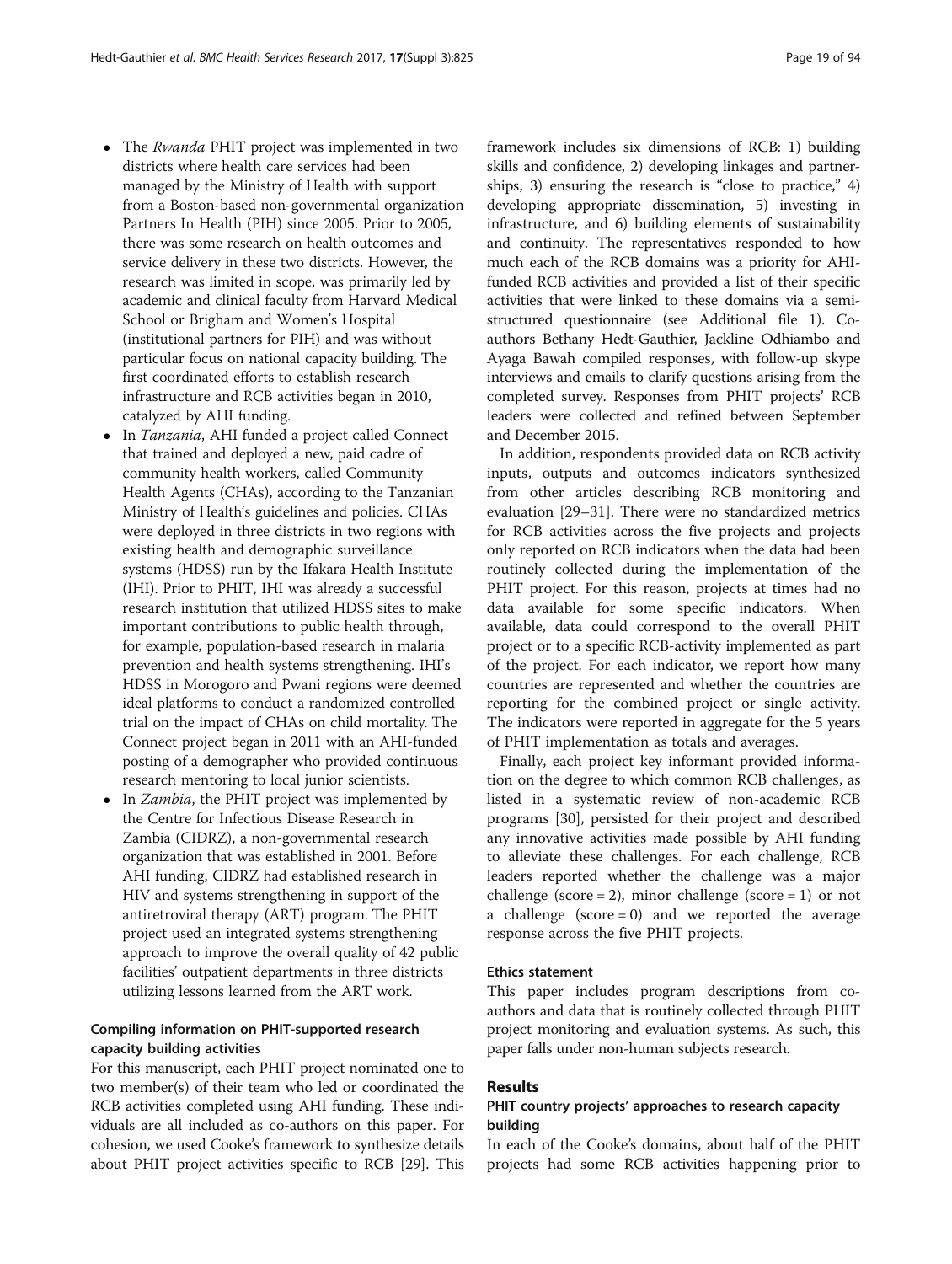AHI funding and these activities were either expanded or catalyzed using the AHI funding (Fig. 1). Further, each program prioritized all five domains for RCB activities, and most country projects reported that each domain was a high priority (Fig. 1).

Specific RCB activities varied country-by-country. However, there were common themes to the types of activities supported using AHI funds (Table [1\)](#page-4-0). Four country projects reported using AHI funds to provide scholarships for Masters and PhD degrees either at local or international institutions. All five projects used AHI funding to increase research administrative support and infrastructure. Four countries hired either research or administrative staff and four country projects used funding to construct or renovate spaces used for data collection, research and/or research training.

All five country projects reported using funding to support mentorship activities (Table [1](#page-4-0)). Four PHIT projects used funding to hire mentors or facilitate mentorship from national researchers, from international researchers locally based or from international researchers using a distance-mentorship model. For the distance-mentorship model, approaches ranged from exclusively relying on email exchanges with periodic calls to a blended model that included these distant exchanges complemented with occasional face-to-face meetings, most often when the international researcher was visiting the project to support other aspects of the work. Four PHIT projects offered writing workshops to consolidate mentorship activities and accelerate dissemination. Finally, two PHIT projects used AHI funding to provide support to local universities by teaching courses within their academic programs.

All PHIT projects used AHI funding to implement research trainings to build skills. The target competencies, length and style of training varied by program (Table [1](#page-4-0)). Often PHIT projects implemented multiple training activities of increasing complexity to allow an emerging researcher's skills to grow over the training series. Finally, all five country projects used AHI funding to support research dissemination, including scholarships for conferences (four projects) and writing workshops with the goal of producing scientific publications (four projects).

### Outputs, outcomes and impacts of PHIT research capacity building activities

Table [2](#page-6-0) synthesizes indicators across the five PHIT projects, indicating how many projects had data available and the scope of that data. A country projectlevel summary is available in an online supplementary table (see Additional file [2](#page-10-0)). Over the 5 years, there were 201 participants in RCB-related trainings (Table [2](#page-6-0)). Though rarely documented, 14 of these were known to be practitioners or clinical staff and 27 were programmatic staff. For the four PHIT projects with data available, 22 PhD, Masters or research scholarships were awarded using AHI funds. Three country projects had recorded data relevant to research mentorships, documenting 56 research mentor-mentee pairings. Forty-four research protocols were documented, and 116 manuscripts were attributed to the PHIT projects. Over the 5 years, for the four country projects that tracked this data, there were 59 peer-reviewed publications, of which 29 (49.2%) were first authored by a national researcher and 18 (30.5%) had a national senior author. Four PHIT projects reported that trainees presented at 99 conferences, workshops, or public lectures. Although very few PHIT projects systematically recorded this information, 43 trainees were documented to collaborate on new research projects, 4 trainees were documented to be leading new research projects and 19 trainees went on to become facilitators for a training course or mentors.

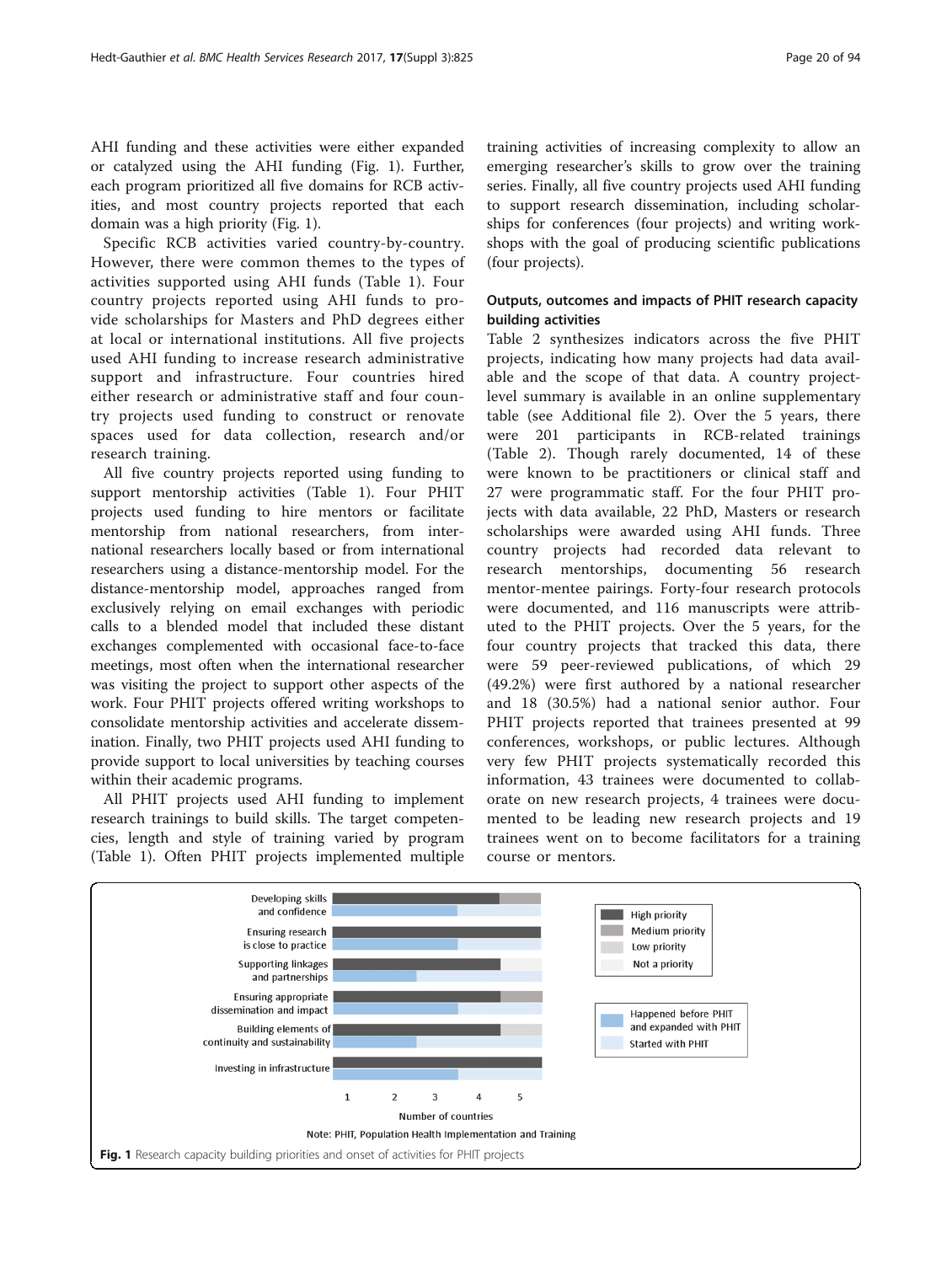| $\frac{1}{2}$<br>ו<br>ו<br>)<br>)<br>)<br>$\ddot{\phantom{0}}$<br>)<br>)<br>)<br>)<br>)<br>)<br>)<br><br><br><br><br><br><br><br><br><br>$\ddot{\phantom{a}}$<br>ļ<br>I<br>ノーフ きりりコ ヘリヒ<br> <br> <br> } |   |
|---------------------------------------------------------------------------------------------------------------------------------------------------------------------------------------------------------|---|
|                                                                                                                                                                                                         |   |
|                                                                                                                                                                                                         |   |
|                                                                                                                                                                                                         |   |
|                                                                                                                                                                                                         |   |
|                                                                                                                                                                                                         |   |
|                                                                                                                                                                                                         |   |
|                                                                                                                                                                                                         |   |
|                                                                                                                                                                                                         |   |
|                                                                                                                                                                                                         |   |
|                                                                                                                                                                                                         |   |
|                                                                                                                                                                                                         | ï |

<span id="page-4-0"></span>

| Activities                                      | Cooke's domains impacted                                                                                                                 | Countries and Institutions                                                                                                                                                                                                                                                                                                                                                                                                                         |                                                                                                                                                                                                                                                                                                                                                                                                                                                                                                                        |                                                                                                                                                                                                                                                                                                                                                                                                                                            |                                                                                                                                                                                                                                                                                                                                                                                                                                                   |                                                                                                                                                                                                                                                                                                                                                                        |
|-------------------------------------------------|------------------------------------------------------------------------------------------------------------------------------------------|----------------------------------------------------------------------------------------------------------------------------------------------------------------------------------------------------------------------------------------------------------------------------------------------------------------------------------------------------------------------------------------------------------------------------------------------------|------------------------------------------------------------------------------------------------------------------------------------------------------------------------------------------------------------------------------------------------------------------------------------------------------------------------------------------------------------------------------------------------------------------------------------------------------------------------------------------------------------------------|--------------------------------------------------------------------------------------------------------------------------------------------------------------------------------------------------------------------------------------------------------------------------------------------------------------------------------------------------------------------------------------------------------------------------------------------|---------------------------------------------------------------------------------------------------------------------------------------------------------------------------------------------------------------------------------------------------------------------------------------------------------------------------------------------------------------------------------------------------------------------------------------------------|------------------------------------------------------------------------------------------------------------------------------------------------------------------------------------------------------------------------------------------------------------------------------------------------------------------------------------------------------------------------|
|                                                 | by this activity                                                                                                                         | Ghana                                                                                                                                                                                                                                                                                                                                                                                                                                              | Mozambique                                                                                                                                                                                                                                                                                                                                                                                                                                                                                                             | Rwanda                                                                                                                                                                                                                                                                                                                                                                                                                                     | Tanzania                                                                                                                                                                                                                                                                                                                                                                                                                                          | Zambia                                                                                                                                                                                                                                                                                                                                                                 |
| Scholarships                                    | 5. Continuity and sustainability<br>3. Linkages/Partnerships<br>1. Skills and confidence                                                 | at international (UoB, NYU,<br>- Masters and PhD degrees<br>AUoB, OSU) and local<br>universities (UoG).                                                                                                                                                                                                                                                                                                                                            | (UEM, UCM) and international<br>- Masters and PhD at local<br>(UW) universities                                                                                                                                                                                                                                                                                                                                                                                                                                        | - Masters and PhD degrees<br>at a local university (UoR)                                                                                                                                                                                                                                                                                                                                                                                   | and additional training for junior<br>graduate research assistantship<br>and PhD degrees (CU and BU)<br>or salary support for masters<br>- No direct scholarships but<br>scientists at international<br>universities (CU).                                                                                                                                                                                                                        | international universities (LSHTM)<br>local (UoZ), regional (UoC) and<br>- Masters and PhD degrees at                                                                                                                                                                                                                                                                  |
| Administrative<br>infrastructure<br>support and | 5. Continuity and sustainability<br>6. Investing in infrastructure                                                                       | motor cycles which went<br>scientists), administrative<br>co-financed staff salaries<br>(postdoctoral researcher<br>Building/renovating space<br>equipment for research<br>Purchased vehicles and<br>staff (accounting and<br>- Built office block for<br>and senior research<br>- Hired research staff<br>Purchased portable<br>computers and GIS<br>Procuring resources<br>clerical staff) and<br>to DHMTs/RHMT<br>project staff<br>Hiring staff | Health and coordinate research<br>assistants) to work side by side<br>staff both program and admin.<br>with the National Institute of<br>- Hired research staff (research<br>collectors and consultant to<br>costs of health centers and<br>Supported partial running<br>strengthen administrative<br>activities; temporary data<br>Covered internet costs at<br>Building/renovating space<br>Bought computers for<br>small renovations<br>structure of CIOB<br>Procuring resources<br>research center<br>Hiring staff | ongoing research projects<br>- Hired research staff (data<br>- Built a physical space for<br>Building/renovating space<br>collectors, coordinators,<br>director of research) to<br>and logistic support to<br>provide administrative<br>Research Department<br>Hiring staff                                                                                                                                                                | and endline study implementation<br>senior demographer to support<br>- Supported partial running costs<br>of IHI research services such as<br>demographic surveillance and<br>time research roles including<br>data collectors with baseline<br>- Hired research staff (for full<br>data entry<br><i>liring</i> staff<br>Other                                                                                                                    | improved filing of medical records<br>- Installed satellite dishes in facilities<br>health facilities to create space for<br>Installed data servers and bought<br>spaces/ renovated rooms at >40<br>to improve internet access for<br>- Built rooms/ bought container<br>computers for data entry<br>Building/renovating space<br>Procuring resources<br>data transfer |
| Mentorship                                      | 5. Continuity and sustainability<br>4. Appropriate dissemination<br>3. Linkages / Partnerships<br>1. Skills and confidence<br>and impact | Hiring/coordinating mentors<br>- Local mentors from the<br>through several analysis<br>continuous mentorship<br>and writing workshops<br>- Structured mentorship<br>Coordinated mentorship<br>institution provided<br>activities                                                                                                                                                                                                                   | provided continuous mentorship<br>Teaching select courses in the<br>- Local mentors from the CIOB<br>Teaching assistant based out<br>In-country technical advisors<br>Masters of Public Health at<br>Hiring/coordinating mentors<br>Supporting local universities<br>local universities (UCM<br>and UEM)<br>from HAI<br>of UW                                                                                                                                                                                          | Hiring/coordinating mentors<br>through HMS partnership<br>IMB provided continuous<br>Supporting local universities<br>- Local mentors from PIH/<br>- Teaching select courses<br>- Long distance mentors<br>- Local mentors through<br>Structured mentorship<br>Coordinated mentorship<br>through several 2-day<br>- In-country technical<br>writing workshops<br>advisor from HMS<br>UoR partnership<br>mentorship<br>activities<br>at UoR | Connect project PhD demographer<br>resident at IHI provided continuous<br>mentoring in quantitative research<br>- Local mentor from IHI provided<br>- Long distance mentors through<br>Structured mentorship through<br>Coordinated mentorship activities<br>Research Writing Workshop of<br>Hiring/coordinating mentors<br>continuous mentorship in<br>several months duration<br>qualitative research<br>to junior scientists<br>CU partnership | - Scheduled QI mentorship activities<br>- Structured mentorship through<br>Coordinated mentorship activities<br>week-long writing workshops<br>monthly at all the sites                                                                                                                                                                                                |
| Trainings                                       | 5. Continuity and sustainability<br>3. Linkages / Partnerships<br>1. Skills and confidence                                               | develop and implement<br>- Monthly and quarterly<br>- Series of trainings to<br>data officers training<br>baseline survey<br>Short trainings <sup>a</sup>                                                                                                                                                                                                                                                                                          | - Annual 2-week Operations<br>Research training<br>Long trainings<br>Short trainings                                                                                                                                                                                                                                                                                                                                                                                                                                   | Time Series Analysis with<br>support to publication<br>- Trainings on Complex<br>Survey Analysis and<br>Short trainings                                                                                                                                                                                                                                                                                                                    | - Weekly on the job trainings to<br>Trainings on qualitative and<br>quantitative data analysis<br>develop and implement<br>baseline survey<br>Short trainings                                                                                                                                                                                                                                                                                     | - Multi-level statistical modeling<br>training through regional<br>Semi-annual three-week<br>partnership by CUB<br>training on QI<br>Short trainings                                                                                                                                                                                                                   |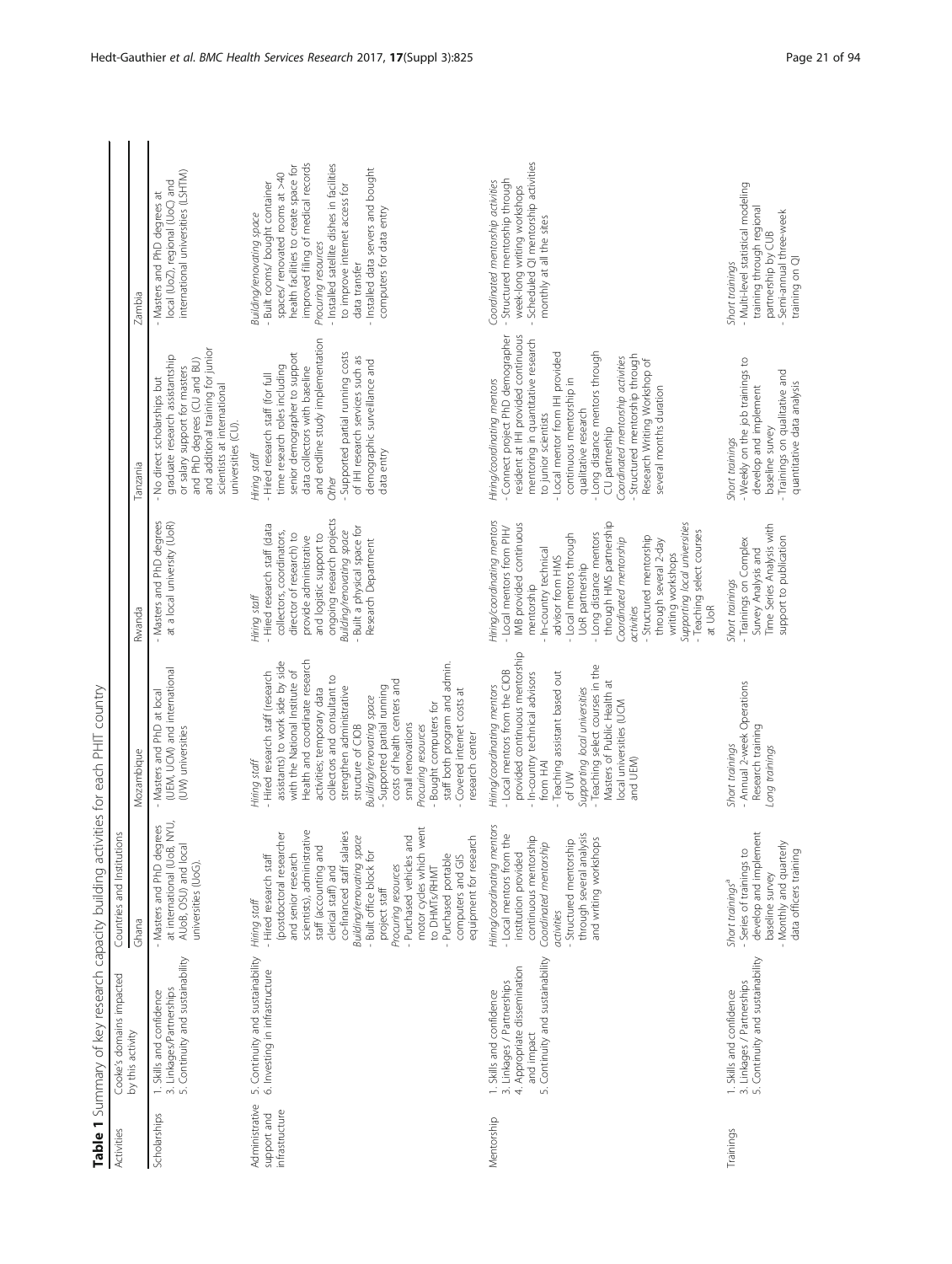| I                         |               |
|---------------------------|---------------|
| $\mathbf{r}$<br>)<br>5    |               |
| J                         | $\frac{1}{2}$ |
| <br> <br> <br>ļ<br>i<br>1 |               |
| į                         | i             |
| l                         |               |
| Table 1                   | ì             |

| Activities | Cooke's domains impacted                                                                                                 | Countries and Institutions                                                                                                                                                                                                               |                                                                                                                                                                                                                                                       |                                                                                                                                                                             |                                                                                                                                     |                                                                                                                                                                                         |
|------------|--------------------------------------------------------------------------------------------------------------------------|------------------------------------------------------------------------------------------------------------------------------------------------------------------------------------------------------------------------------------------|-------------------------------------------------------------------------------------------------------------------------------------------------------------------------------------------------------------------------------------------------------|-----------------------------------------------------------------------------------------------------------------------------------------------------------------------------|-------------------------------------------------------------------------------------------------------------------------------------|-----------------------------------------------------------------------------------------------------------------------------------------------------------------------------------------|
|            | by this activity                                                                                                         | Ghana                                                                                                                                                                                                                                    | Mozambique                                                                                                                                                                                                                                            | Rwanda                                                                                                                                                                      | Tanzania                                                                                                                            | Zambia                                                                                                                                                                                  |
|            |                                                                                                                          | modelling and economics<br>Knowledge management<br>trainings through DDCF<br>$\frac{1}{2}$<br>trainings on multilevel<br>- Cross-country PHIT<br>Long trainings <sup>b</sup><br>small grants                                             | and abstract writing workshops<br>(qualitative and quantitative),<br>Annual data validation study<br>- Training by doing on select<br>research grant application<br>led by junior researchers<br>data analysis techniques<br>with on the job training | for an 8 months Operations<br>- Some related projects sent<br>Research training run by<br>Several 2-day scientific<br>writing workshops<br>Long trainings<br><b>PIH/IMB</b> | Research writing workshops<br>for several months<br>Long trainings                                                                  | A 3-week training on leadership<br>and management at UoA, USA<br>- Lean Six Sigma QI training and<br>Q champions training through<br>partnership with CGLUNC<br>ong trainings           |
| support    | 2. Research is close to practice<br>4. Appropriate dissemination<br>Dissemination 1. Skills and confidence<br>and impact | Communications workshop<br>- Training on dissemination<br>- Monthly publication on<br>- Peer reviewed journals<br>Dissemination trainings<br>Conference/Workshops<br>what works/what<br>to policy makers<br>Publications<br>fails series | - Training on presentation for<br>national and international<br>Conference scholarships<br>- Peer reviewed journals<br>Writing workshops for<br>Dissemination trainings<br>Conference/Workshops<br>audiences<br>Publications<br>publication           | - Conference scholarships<br>- Peer reviewed journals<br>Writing workshops for<br>Conference/Workshops<br>publication<br>Publications                                       | Conference scholarships<br>- Peer reviewed journals<br>Writing workshops for<br>Conference/Workshops<br>publication<br>Publications | Dissemination meetings at the Ministry<br>Writing workshops for publication<br>Conference scholarships<br>- Peer reviewed journals<br>Conference/Workshops<br>Publications<br>of Health |

"Short trainings lasted for up to 1 month for each training sessions regardless of frequency of the trainings and month regardless of frequency of the trainings aloog American<br>University of Beira Operations Research Center Catholic University of Mozambique, DDCF Doris Duke Charitable Foundation, DHMTs District Health Management Teams, UEM Eduardo Mondlane University, GIS Geographic Information System, HMS Harvard Medical School, LSHTM London School of Hygiene and Tropical Medicine, NYU New York University, PhD Doctor of Philosophy, PHIT Population Health Implementation Training, PIH/IMB Partners In Health/Inshuti Mu Buzima, QI Quality Improvement, RHMTs Regional Health Management Teams, UoA University of Alabama, UoB University of Basel, UoC University of Capetown, UoR University of Rwanda, UW University of Washington, UoZ University of Beirut, CIOB Beira Operations Research Center, BU Brown University, CGLUNC Centre for Global Learning at University of North Carolina, CU Columbia University, CUB Catholic University in Beira, UCM University of Zambia, UoG University of Ghana, OSU Ohio State University, USA United States of America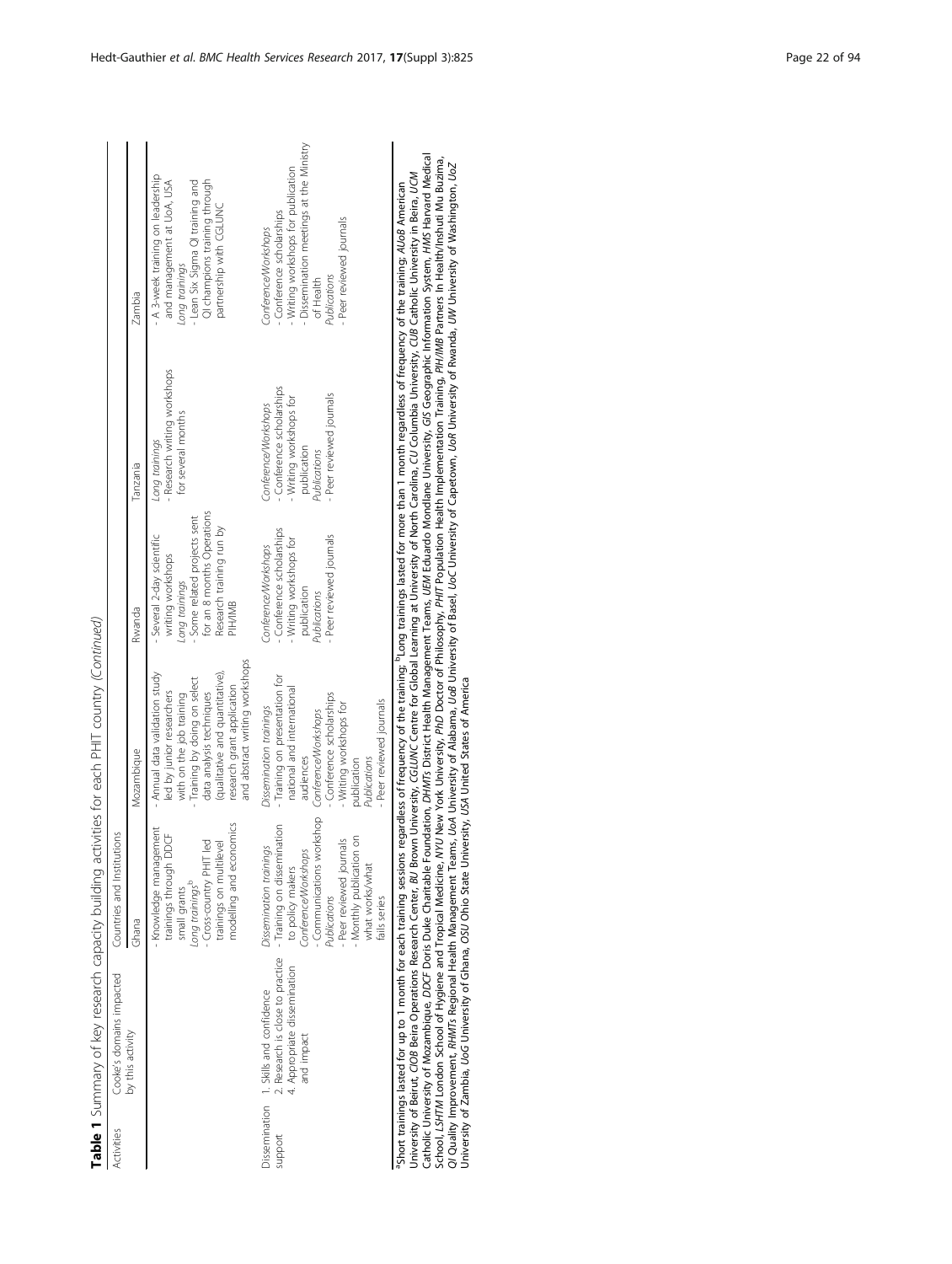|                         |                                                                                                    | Countries Reporting |                            |                        |                                    |
|-------------------------|----------------------------------------------------------------------------------------------------|---------------------|----------------------------|------------------------|------------------------------------|
| Capacity building level | Indicators                                                                                         | Overall             | For specific<br>activities | Not collecting<br>data | Aggregate<br>Outcomes <sup>a</sup> |
| Individuals / Teams     | Average number of applications per training per country                                            | $\overline{2}$      | $\overline{2}$             | 1                      | 18                                 |
|                         | Average number of participants per training per country                                            | $\overline{2}$      | $\overline{2}$             | 1                      | 12                                 |
|                         | Number of participants completing the training                                                     | $\overline{2}$      | $\overline{2}$             | 1                      | 201                                |
|                         | Number of practitioners/clinical staff trained                                                     | $\overline{2}$      | $\mathbf{0}$               | 3                      | 14                                 |
|                         | Number of program staff trained                                                                    | $\overline{2}$      | $\Omega$                   | 3                      | 27                                 |
|                         | Number of PhD, Masters or research scholarships awarded                                            | $\overline{2}$      | $\overline{2}$             | 1                      | 22                                 |
|                         | Number of mentorship relationships (individual or team based)                                      | $\overline{2}$      | $\overline{1}$             | 2                      | 56                                 |
|                         | Number of research protocols developed                                                             | 3                   | 1                          | 1                      | 44                                 |
|                         | Number of publishable manuscripts written                                                          | 3                   | 1                          | 1                      | 116                                |
|                         | Number of peer reviewed publications                                                               | 3                   | 1                          | 1                      | 59                                 |
|                         | Number of peer reviewed publications with a national first author                                  | 3                   | $\overline{1}$             | 1                      | 29                                 |
|                         | Number of peer reviewed publications with a national senior author                                 | 3                   | 1                          | 1                      | 18                                 |
|                         | Number of conferences / workshops / public lectures where<br>trainees presented                    | $\overline{2}$      | $\overline{2}$             | 1                      | 99                                 |
|                         | Number of trainees collaborating in new research                                                   | 2                   | $\overline{1}$             | 2                      | 43                                 |
|                         | Number of trainees who led new research projects                                                   | $\overline{2}$      | $\mathbf{0}$               | 3                      | $\overline{4}$                     |
|                         | Number of trainees who became facilitators or mentors                                              | $\Omega$            | 3                          | 2                      | 19                                 |
| Organizational          | Number of research trainings conducted (whether long<br>or short)                                  | 3                   | $\overline{2}$             | $\mathbf{0}$           | 54                                 |
|                         | Range of the main trainings in days per session                                                    | 5                   | $\Omega$                   | $\Omega$               | $2-14$ days                        |
|                         | Range of the training contact time in days                                                         | 2                   | 3                          | $\mathbf 0$            | $2-150$ days                       |
|                         | Total number of PhD / Masters level trainers                                                       | $\overline{4}$      | 1                          | $\Omega$               | 25                                 |
|                         | Number of national PhD or Masters trainers / facilitators                                          | 4                   | $\Omega$                   | 1                      | 11                                 |
|                         | Number of research related career promotions                                                       | 2                   | $\mathbf{0}$               | 3                      | 9                                  |
|                         | Number of research quidelines used (internal, government<br>or network                             | 1                   | 1                          | 3                      | 8                                  |
| Networks                | Number of networks/collaborations established or joined                                            | 1                   | $\mathbf{1}$               | 3                      | 9                                  |
|                         | Number of forums between policy makers and researchers                                             | 2                   | $\overline{2}$             | 1                      | 37                                 |
|                         | Number of times research findings impacted program, practice<br>or policy                          | $\mathbf 0$         | $\mathbf{1}$               | $\overline{4}$         | 3                                  |
|                         | Number of times research findings impacted quality of health<br>care or health outcomes            | $\mathbf 0$         | $\mathbf{0}$               | 5                      | N/A                                |
|                         | Number of times research findings led to reduction in costs<br>of product, service or intervention | $\Omega$            | $\Omega$                   | 5                      | N/A                                |
|                         | Number of external donors expressing interest to fund activities                                   | 1                   | $\overline{2}$             | $\overline{2}$         | 8                                  |

#### <span id="page-6-0"></span>Table 2 Metrics of outputs, outcomes and impacts of PHIT research capacity building activities

<sup>a</sup>Calculated as total for countries that reported the indicator unless the indicator specifies "average" and then is an average across countries. QI Quality improvement

At the organizational level, 54 research trainings were held using AHI funding, ranging from 2 to 14 in-person training days with 2–150 days of additional contact (practicums with additional mentorship). Twenty-five PhD- or Masters-level trainers were available for RCB trainings, of whom at least 11 were national trainers. Research promotions were rarely tracked, and only nine promotions were documented and attributed to the PHIT-related trainings. Only two PHIT projects

reported eight different guidelines developed or used as part of the AHI funding.

In terms of using the AHI funding to build research networks, for the two PHIT projects with data available, 9 new networks and collaborations were established. Four PHIT projects reported holding 37 forums between policy makers and researchers. Only one country had routinely collected data on the number of research projects that impacted policy and no PHIT projects had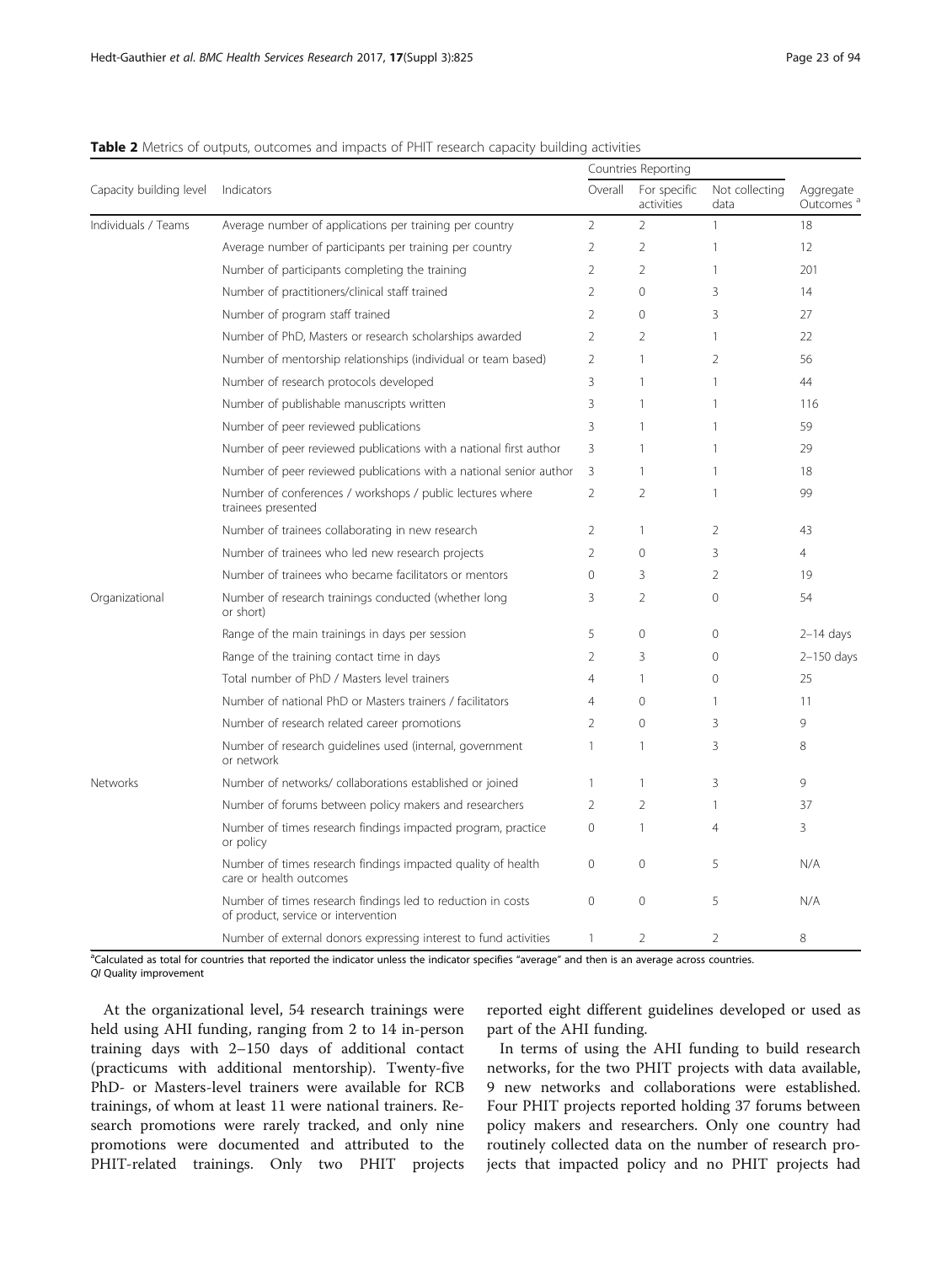documentation on the frequency that research findings impacted quality of care or outcomes or reduced costs of programs/service. For the three PHIT projects reporting, eight additional external donors had expressed interest to fund research and/or RCB activities.

## Ongoing challenges and novel solutions for research capacity building

Common challenges for RCB activities were grouped into five categories – trainee background; mentorship, teaching and trainee support; infrastructure and logistics; institutional support and buy-in; and sustainability and funding (Table [3](#page-8-0)). For trainee background, the most noted challenge was ability to publish in international journals, which respondents linked to the fact that trainees were best suited to produce research close to practice, which is often difficult to publish. In addition, for several PHIT projects, English was not the first language for trainees, hence a language barrier in research writing, and few had any previous experience in scientific writing. The PHIT projects addressed these challenges by identifying journals that published operational and implementation research, providing language and writing support to trainees, and "co-producing" research, with writing teams including implementers and researchers. While PHIT projects reported having mismatches between trainees' skills and initial training goals, they also noted the importance of tailoring training goals to the abilities of the trainees, offering a range of activities to enable different levels of skills building and using advanced trainees to provide support to less experienced trainees.

All PHIT projects reported that the demand for mentorship exceeded the mentorship resources available (Table [3](#page-8-0)). The pool of available mentors for each PHIT project was small. Leveraging long-distance mentors expanded the number of mentors available, but introduced additional challenges of providing adequate support to new researchers when language and communication infrastructure barriers existed. Trainee drop-out due to inadequate mentorship was an ongoing challenge. Respondents noted that provision of mentorship was a high priority for AHIfunding and most PHIT projects used formal group skillsbuilding activities, such as writing workshops, to efficiently spread the mentorship resources.

Many of the infrastructure and logistics challenges reported in RCB activities in other settings were not challenges to the AHI-funded projects. All respondents attributed the absence of these barriers to the ability to flexibly target funds from AHI to strengthen or build research infrastructure and procure necessary research materials where gaps were anticipated or emerged during the grant period. The most common challenge in this domain was poor internet. While many of the PHIT

projects found work-arounds such as cell-phone modems, all PHIT projects noted that internet availability limited the effectiveness of RCB activities. Similarly, many of the institutional buy-in challenges for RCB activities seen in other settings were not reported by PHIT projects. Respondents attributed the ease of buy-in to the fact that PHIT projects were collaborative across all institutions, including local research institutions, and that research was closely linked to the trainee's work and identified priorities. However, competing work demands was a noted challenge for trainees and an area where no novel solutions were provided by respondents.

PHIT projects reported sustainability and funding of RCB activities as the largest ongoing challenge (Table [3](#page-8-0)). Trainees dropped out, during or after the training, due to changing employment especially when the AHI funding was coming to an end and new funding for research or RCB had not been secured. PHIT projects did not identify donors not wanting to fund RCB activities as a large issue; however, dependence on external funding for RCB activities was a major challenge. PHIT projects are currently trying to expand their funding sources for research and RCB activities to continue after the end of the AHI grants and to continue to link RCB activities to existing institutions in-country and at the US partners' home institutions. All respondents commended DDCF for the level of funding and the flexibility of funding for RCB activities and recommended that other granting organizations follow suit.

#### **Discussion**

In synthesizing the RCB experiences across the five PHIT country projects, messages for two key stakeholders emerged. The first is for the programs implementing RCB activities on how to strategically leverage funds to address common challenges through innovative solutions. The second message is to the funders of RCB activities on how their funding can best support a culture of effective and country-focused RCB. In the process, six key lessons emerged across all PHIT projects.

## Key lesson 1: For RCB to occur, funders need to provide support and the support needs to be flexible to reflect context and local capacity.

Prior to DDCF funding, all five country projects had difficulties obtaining sufficient resources for specific RCB activities. However, the availability and flexibility of AHI resources enabled each PHIT project to implement the suite of activities that matched its needs. Funding with small budgets or restricted timelines encourage one-off training programs without the needed support, particularly mentorship, to build national research capacity [[18\]](#page-11-0). Funding agencies should make sufficient and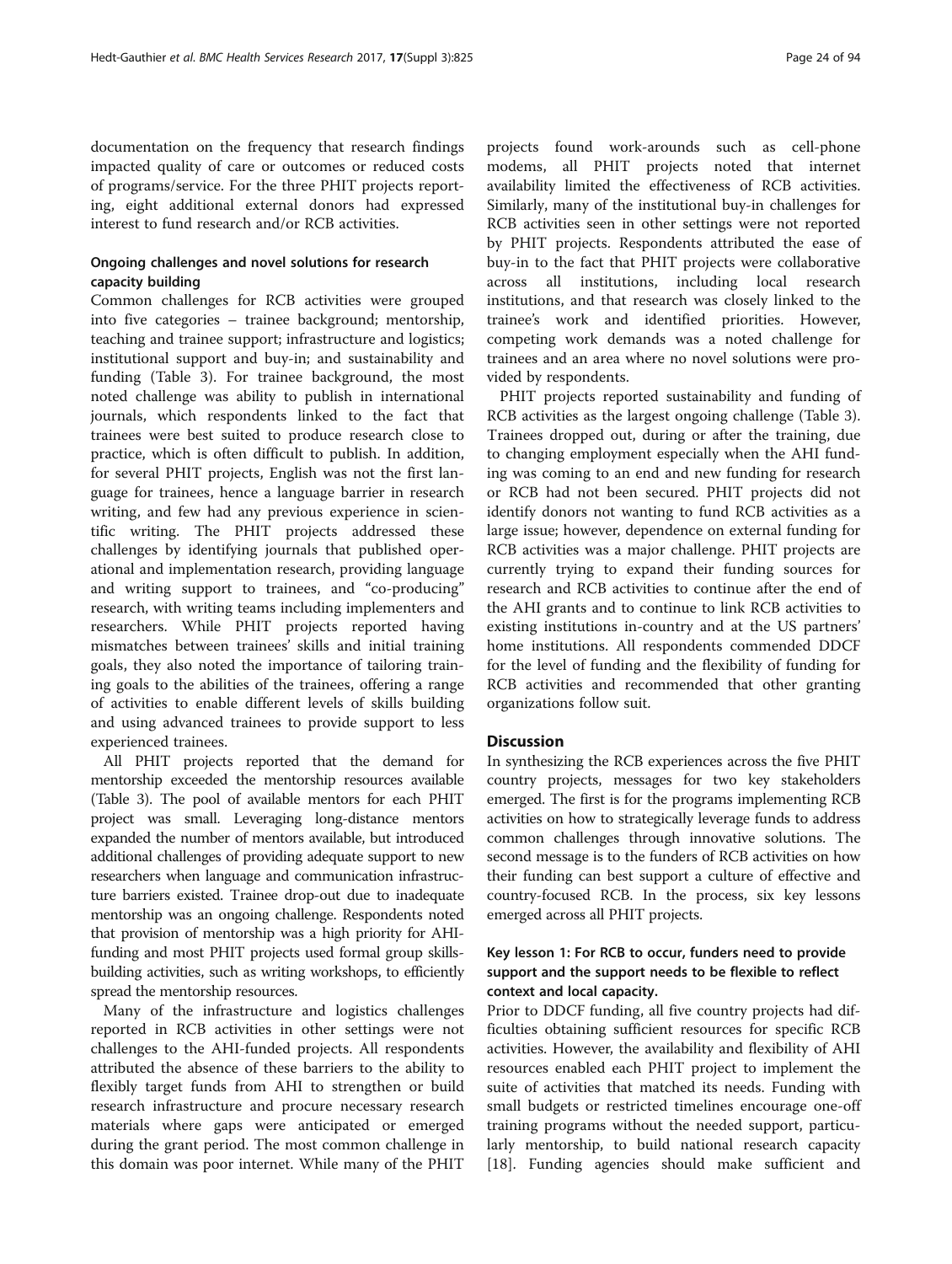<span id="page-8-0"></span>

|  |  |  | <b>Table 3</b> Challenges faced by country RCB programs and recommended solutions |  |
|--|--|--|-----------------------------------------------------------------------------------|--|
|  |  |  |                                                                                   |  |

| Challenges                                                            | Level of challenge <sup>a</sup> Solutions |                                                                                                                                                                                                                                                                                                                                                                                                                                                                                                                                                                    |
|-----------------------------------------------------------------------|-------------------------------------------|--------------------------------------------------------------------------------------------------------------------------------------------------------------------------------------------------------------------------------------------------------------------------------------------------------------------------------------------------------------------------------------------------------------------------------------------------------------------------------------------------------------------------------------------------------------------|
| Trainee backgrounds                                                   |                                           |                                                                                                                                                                                                                                                                                                                                                                                                                                                                                                                                                                    |
| Language barriers                                                     | 1.0                                       | Develop/strengthen internal resources:                                                                                                                                                                                                                                                                                                                                                                                                                                                                                                                             |
| Mismatch between participants capabilities and<br>training priorities | 1.2                                       | - Strong English speakers on the team to review/edit materials<br>- Work with trainees/ teams to improve English skills<br>- Support groups / workshops e.g. writing workshop, analysis clinic                                                                                                                                                                                                                                                                                                                                                                     |
| Difficulty managing groups of different academic levels               | 0.8                                       | Adjust according to trainee background:                                                                                                                                                                                                                                                                                                                                                                                                                                                                                                                            |
| Difficulty for participants to publish in international<br>journals   | 1.6                                       | - Re-orient training priorities to match trainee baseline skills<br>- Have a spectrum of activities for different skills levels so trainees can<br>start at appropriate levels and grow in the program<br>- Use those with advanced in skills as Research / Training Assistants<br>or trainers<br>Increase publication success:<br>- Seek journals that welcome operational research<br>- Increase writing mentorship to get to publication quality<br>- Pair trainees with mentors for intensive support<br>- Publish in local language then translate to English |
| Mentorship, teaching and trainee support                              |                                           |                                                                                                                                                                                                                                                                                                                                                                                                                                                                                                                                                                    |
| Inability of mentors to follow-up due to high need<br>of mentorship   | 1.4                                       | Prioritize mentorship:<br>- Recruit and fund mentors primarily for RCB activities                                                                                                                                                                                                                                                                                                                                                                                                                                                                                  |
| Participant drop out due to lack of mentorship                        | 1.0                                       | - Build mentorship into RCB activities                                                                                                                                                                                                                                                                                                                                                                                                                                                                                                                             |
| Poor communication between participants<br>and supervisors            | 0.6                                       | - Leverage long distance mentors through phone / skype meetings<br>and email reviews but ideally still have periodic face to<br>face mentorship<br>Make mentorship efficient:<br>- Encourage group mentorship e.g. writing retreats<br>- Project managers/coordinators to track mentorship needs to reduce<br>stalling of projects that need further help                                                                                                                                                                                                          |
| Infrastructure and logistics challenges                               |                                           |                                                                                                                                                                                                                                                                                                                                                                                                                                                                                                                                                                    |
| Difficulty in securing adequate space for RCB activities              | 0.0                                       | Prioritize funding infrastructure / logistics                                                                                                                                                                                                                                                                                                                                                                                                                                                                                                                      |
| Difficulty for participants in accessing training location 0.0        |                                           | - Rent training space/ build training center<br>- Pay for participants transport                                                                                                                                                                                                                                                                                                                                                                                                                                                                                   |
| Inadequate materials for participants to<br>complete research         | 0.8                                       | - Budget for necessary materials e.g. portable internet modems,<br>satellite internet installation, data analysis software                                                                                                                                                                                                                                                                                                                                                                                                                                         |
| Poor internet for participants                                        | 1.2                                       |                                                                                                                                                                                                                                                                                                                                                                                                                                                                                                                                                                    |
| Poor internet for facilitators/mentors                                | 0.4                                       |                                                                                                                                                                                                                                                                                                                                                                                                                                                                                                                                                                    |
| Institutional support and buy-in                                      |                                           |                                                                                                                                                                                                                                                                                                                                                                                                                                                                                                                                                                    |
| Difficulty getting buy-in for RCB activities<br>from institutions     | 0.6                                       | Make RCB integrated with a budget line and dedicated staff<br>Cultivate RCB as organizational core ethos                                                                                                                                                                                                                                                                                                                                                                                                                                                           |
| RCB initiatives blocked by leadership                                 | 0.0                                       | - Develop research guidelines that outline capacity building as a<br>component for all research activities                                                                                                                                                                                                                                                                                                                                                                                                                                                         |
| Competing work responsibilities for participants                      | 1.4                                       | - Train leaders to be consumers of research<br>Seek support from the Ministry of Health for increased collaboration<br>and support of employee participation                                                                                                                                                                                                                                                                                                                                                                                                       |
| Sustainability and funding challenges                                 |                                           |                                                                                                                                                                                                                                                                                                                                                                                                                                                                                                                                                                    |
| Participant drop out due to changing employment                       | 1.6                                       | Employ trainee retention strategies                                                                                                                                                                                                                                                                                                                                                                                                                                                                                                                                |
| Dependence on external institutions or donors<br>for funding          | 1.6                                       | - Invest in professional development such as scholarships<br>- Allow continued involvement despite attrition as long as trainee<br>stays meaningfully engaged                                                                                                                                                                                                                                                                                                                                                                                                      |
| Donors don't want to fund these types of activities                   | 0.8                                       | Use trainee involvement strategies<br>- Pay for percent time for research<br>- Align research to be seen as part of work<br>Broaden network of support / funding<br>- Seek and advocate for government support/funding<br>- Develop training programs within established institutions such<br>as universities<br>- Seek for specific funding pools that support RCB<br>- Plan for long-term training programs                                                                                                                                                      |

<sup>a</sup>Reported as an average of the country responses. Each country reported 0 = Not a challenge; 1 = Minor challenge and 2 = Major challenge. Higher score indicates the issue was identified as a bigger challenge or by more countries as a challenge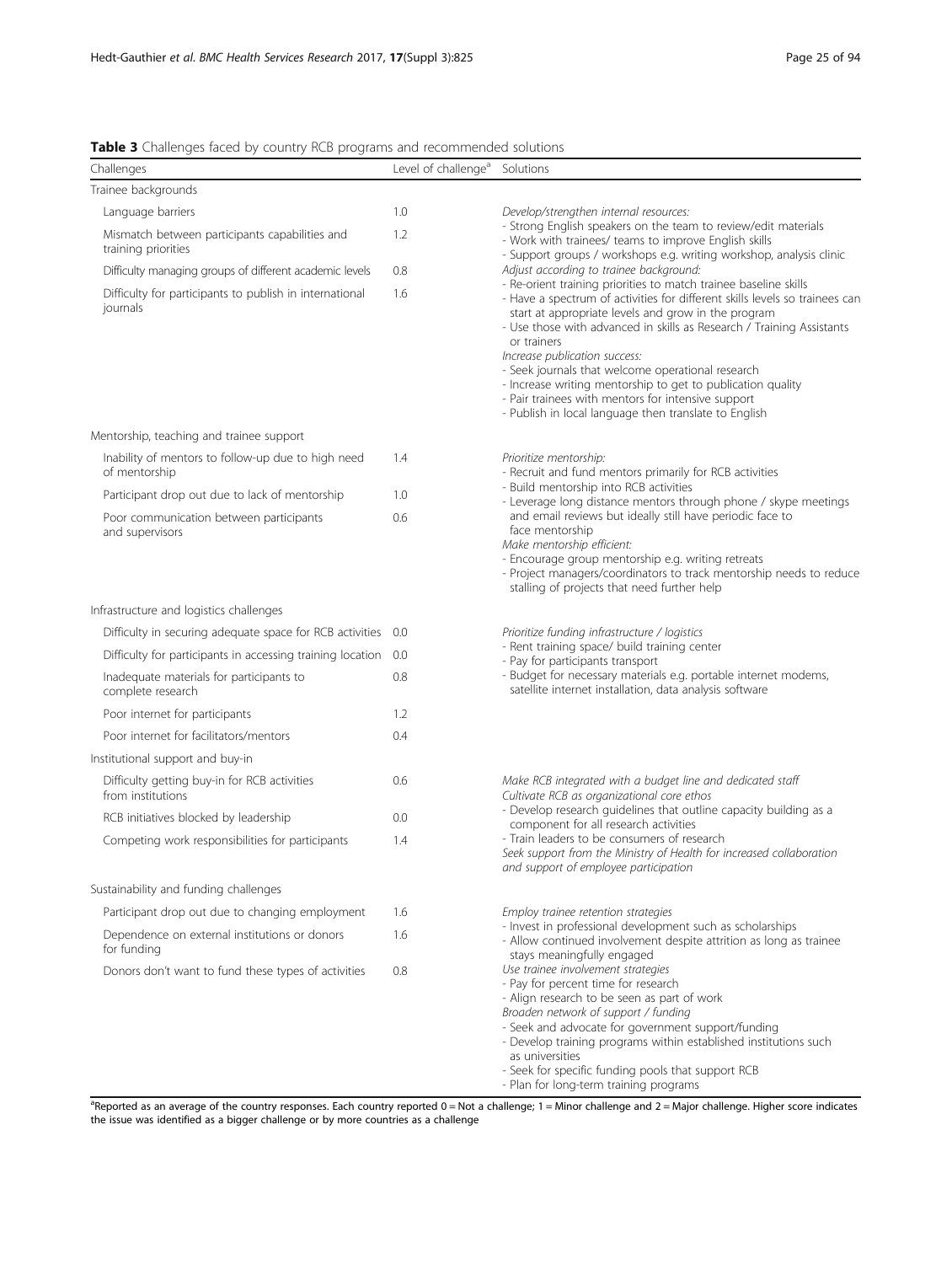flexible resources available for each program to develop the most appropriate plan for their current research landscape. Further, funding timelines should span years to reflect that RCB requires a long term commitment to be most effective.

## Key lesson 2: Effective research capacity building programs should include a continuum of activities.

Funding restrictions and limited number of trainers also encourage isolated RCB training programs that target only one skill [[30, 32, 33\]](#page-11-0). This model fails to facilitate the translation of research skills into research projects after the training [\[30, 34](#page-11-0)]. Flexible DDCF funding through AHI allowed the PHIT projects to implement a spectrum of RCB activities, in parallel and sequentially, which reflected local context and range of baseline capacities. Individuals started with trainings appropriate for their skill levels and continued to develop skills until research independence. This also created an environment where individuals more advanced in the training spectrum could support and provide mentorship to the more junior trainees, increasing the quantity of training and mentorship possible with limited resources.

## Key lesson 3: Use research and research capacity building funds to strengthen existing research institutions when possible.

For four PHIT projects, existing national research institutions were at the core of their projects' research. These projects noted that building on existing infrastructure accelerated the initiation of projects and enabled the continuation of research implementation and development of research skills outside of the scope of PHITspecific projects. Building on existing institutions has been a noted RCB challenge [\[35](#page-11-0)]; however, it promotes the sustainability of research capacity [\[8,](#page-10-0) [36](#page-11-0)] and can ensure the continuation of activities even after the initial funding has ended.

## Key lesson 4: Research that is a focus of capacity building activities should be closely linked to health program implementation.

Linking PHIT-related research to implementation, program evaluation and quality improvement enhanced the commitment of trainees to the training process until the completion of the training deliverables (most often, a research paper). The connection between research and challenges and priorities encountered during work also increases the likelihood of the research influencing policy and practice [[1,](#page-10-0) [29, 37, 38](#page-11-0)]. For the PHIT projects, it also reduced the perception that the research training was in competition with the individual's work, making the trainees and their host institutions more willing participants. While trainees faced publication and time

constraint challenges, solutions such as identifying implementation research focused journals and having protected research and writing time have been proposed [[29](#page-11-0)].

## Key lesson 5: Mentorship is critical, but provision of mentorship may need to be creative.

Mentorship is critical for developing capacity [[39, 40](#page-11-0)]; however, it is often lacking in RCB activities in LMICs [[38, 41, 42](#page-11-0)]. While each PHIT project noted the essential role of mentorship for their RCB activities, mentorship resources were limited requiring creativity in supporting trainees. All PHIT projects used some form of "learningby-doing", including "deliverable-driven" training models that provided trainees opportunities to learn and immediately apply concepts while receiving mentorship, resulting in tangible products such as a protocol or paper. This hands-on mentorship fosters confidence with the key research concepts and skills [[39, 40\]](#page-11-0). PHIT projects also created mentorship groups, pairing teams of trainees with one dedicated mentor to complete a deliverable, expanding mentorship resources and facilitating peer-to-peer learning. Finally, many PHIT projects used e-mentoring, linking in-country trainees with international researchers within their network.

#### Key lesson 6: Measure and monitor research capacity building outputs and impacts.

Ongoing measuring and monitoring of RCB activities is vital to ensure effective implementation of RCB activities [[29](#page-11-0), [34](#page-11-0), [36\]](#page-11-0). All PHIT projects monitored some aspects of their RCB work and many noted that the ability to report on these helped advocate for additional resources. However, a weakness of the RCB implementation was that metrics were not standardized and what was collected varied from site-to-site. To date, no internationally agreed upon metrics exist and we recommend that a standardized tool of RCB indicators be developed and required by funders for future grants with an emphasis on RCB. This standardized tool should include clear indicator definitions and modes for data collection, particularly for more abstract concepts, such as "number of research projects that impacted policy." PHIT projects also suggested that more of these indicators of RCB activities assess longterm impact and sustainability.

## Conclusion

All five PHIT projects strongly reported an increase in RCB activities and commended DDCF for prioritizing RCB, funding RCB at adequate levels and time frames and for allowing flexibility in funding so that each project could implement activities according to their trainees' needs. As a result, many common challenges for RCB, such as adequate resources and local and international institutional support, were not identified as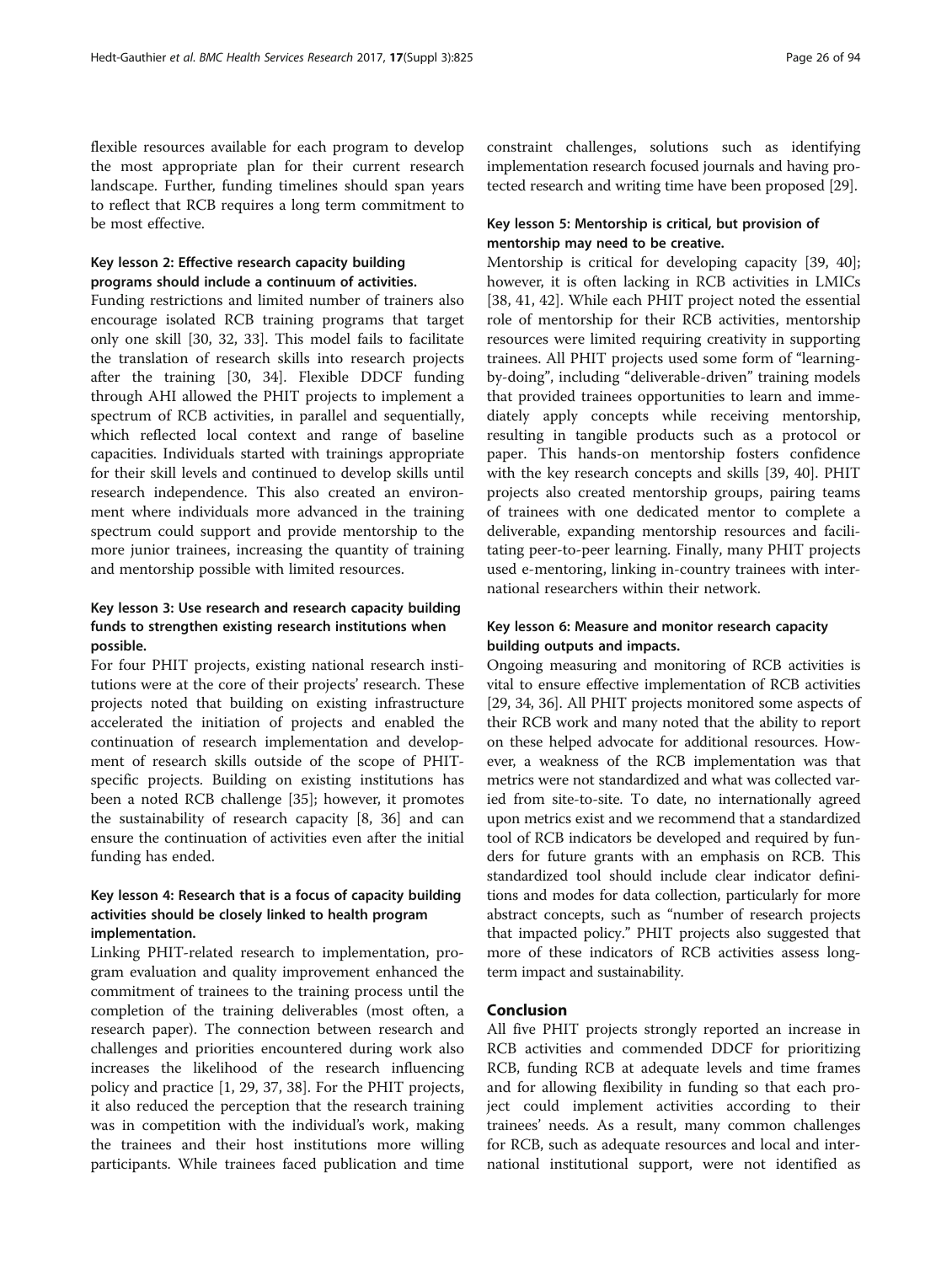<span id="page-10-0"></span>major challenges for these projects. The overall design of the PHIT projects, which mandated close partnership with local institutions, also set a culture which included RCB at the local institutional as well as individual level. These partnerships also ensure the sustainability of the research and research capacity building initiatives as the individuals with increased skills will continue to exist and grow within these local institutions.

However, some common challenges persisted, most notably the challenge of adequate mentorship capacity to meet demands. As RCB programs mature, more national mentors will be available to expand this work. In the meantime, other programs with some funding for RCB can look at the successes and challenges of these five PHIT projects for inspiration on how to maximize RCB using creative mentorship models and how to provide a myriad of training activities to ensure continuous skills growth on teams.

## Additional files

[Additional file 1:](dx.doi.org/10.1186/s12913-017-2657-6) PHIT Cross-site paper on Research Capacity Building Data Collection Form Round 1 of Data Collection. (DOCX 36 kb)

[Additional file 2:](dx.doi.org/10.1186/s12913-017-2657-6) Metrics table outlining each country's indicator measurement. (DOCX 32 kb)

#### Abbreviations

AHI: African Health Initiative; ART: Anti-retroviral therapy; CHAs: Community Health Agents; CIDRZ: Center for Infectious Disease Research Zambia; CIOB: Beira Operations Research Center; DDCF: Doris Duke Charitable Foundation; GEHIP: Ghana Essential Health Intervention Program; HDSS: Health and demographic surveillance system; HIV: Human immunodeficiency virus; IHI: Ifakara Health Institute; LMICs: Low and middle income countries; PHIT: Population Health Implementation and Training partnerships; PIH: Partners In Health; RCB: Research capacity building; WHO: World Health Organization

#### Acknowledgements

This work was supported by the African Health Initiative of the Doris Duke Charitable Foundation in Ghana (Grant # 2009058B), Mozambique (Grant # 2009059), Rwanda (Grant # 20090); Tanzania (Grant # 2009058A EFJ) and Zambia (Grant # 2009060). Zambia received additional support from Comic Relief (Grant # 146781). Bethany Hedt-Gauthier received support from the Global Health Research Core at Harvard Medical School. We would also like to thank the members of the AHI PHIT Partnership Collaborative for their contributions to this manuscript. Members include: Ahmed Hingora, Dominic Mboya, Amon Exavery, Kassimu Tani, Fatuma Manzi, Senga Pemba, James Phillips, Almamy Malick Kante, Kate Ramsey, Colin Baynes, John Koku Awoonor-Williams, Ayaga Bawah, Belinda Afriyie Nimako, Nicholas Kanlisi, Elizabeth F. Jackson, Mallory C. Sheff, Pearl Kyei, Patrick O. Asuming, Adriana Biney, Roma Chilengi, Helen Ayles, Moses Mwanza, Cindy Chirwa, Jeffrey Stringer, Mary Mulenga, Dennis Musatwe, Masoso Chisala, Michael Lemba, Wilbroad Mutale, Peter Drobac, Felix Cyamatare Rwabukwisi, Lisa R. Hirschhorn, Agnes Binagwaho, Neil Gupta, Fulgence Nkikabahizi, Anatole Manzi, Jeanine Condo, Didi Bertrand Farmer, Bethany Hedt-Gauthier, Kenneth Sherr, Fatima Cuembelo, Catherine Michel, Sarah Gimbel, Bradley Wagenaar, Catherine Henley, Marina Kariaganis, João Luis Manuel, Manuel Napua, and Alusio Pio.

#### Funding

The publication cost of this article was funded by the African Health Initiative of the Doris Duke Charitable Foundation.

#### Availability of data and materials

All data generated or analyzed during this study are included in this published article [and its supplementary information files].

#### About this supplement

This article has been published as part of BMC Health Services Research Volume 17 Supplement 3, 2017: Implementation science as an essential driver for sustainable health systems strengthening interventions: Lessons learned across the five-country African Health Initiative. The full contents of the supplement are available online at [https://bmchealthservres.biomed](https://bmchealthservres.biomedcentral.com/articles/supplements/volume-17-supplement-3)[central.com/articles/supplements/volume-17-supplement-3](https://bmchealthservres.biomedcentral.com/articles/supplements/volume-17-supplement-3).

#### Authors' contributions

All authors have read and approved the final manuscript.

#### Authors' information

Bethany L. Hedt-Gauthier, PhD; Roma Chilengi, MD, Msc; Elizabeth Jackson, PhD, MHS; Cathy Michel, MPH; Manuel Napua, MD, MPH; Jackline Odhiambo, BSc; Ayaga Bawah, PhD.

#### Ethics approval and consent to participate

This paper includes program descriptions from co-authors and data that is routinely collected through PHIT project monitoring and evaluation systems. As such, this paper falls under non- human subjects research.

#### Consent for publication

Not applicable

#### Competing interests

The authors declare that they have no competing interests.

#### Publisher's Note

Springer Nature remains neutral with regard to jurisdictional claims in published maps and institutional affiliations.

#### Author details

<sup>1</sup>Partners In Health, Kigali, Rwanda. <sup>2</sup>Department of Global Health and Social Medicine, Harvard Medical School, Boston, MA 02115, USA. <sup>3</sup>Centre for Infectious Disease Research in Zambia, Lusaka, Zambia. <sup>4</sup>University of North Carolina at Chapel Hill, Chapel Hill, USA. <sup>5</sup>Heilbrunn Department of Population and Family Health, Mailman School of Public Health, Columbia University, New York City, USA. <sup>6</sup> Health Alliance International, Beira, Mozambique. <sup>7</sup>Beira Operational Research Center, National Institute of Health, Beira, Mozambique. <sup>8</sup>Regional Institute for Population Studies University of Ghana, Accra, Ghana.

#### Published: 21 December 2017

#### References

- 1. Yamey G, Feachem R. Evidence-based policymaking in global health the payoffs and pitfalls. Evidence-Based Med. 2011;16(4):97–9.
- Birbeck GL, Wiysonge CS, Mills EJ, et al. Global health: the importance of evidence-based medicine. BMC Med. 2013;11:223.
- 3. Kirigia JM, Wambebe C. Status of national health research systems in ten countries of the WHO African region. BMC Health Serv Res. 2006;6:135.
- 4. Pang T, Sadana R, Hanney S, et al. Knowledge for better health a conceptual framework and foundation for health research systems. Bull World Health Organ. 2003;81(3):815–20.
- 5. Bissell K, Lee K, Freeman R. Analysing policy transfer: perspectives for operational research. Int J Tuberc Lung Dis. 2011;15(9):1140–8.
- 6. Uneke CJ, Edeoha AE, Ndukwe CD, et al. Research priority setting for health policy and health systems strengthening in Nigeria: the policy makers and stakeholders' perspective and involvement. PanAfrican Med J. 2013;16:10.
- 7. Adam T, Ahmad S, Bigdeli M, Ghaffar A, Røttingen JA. Trends in health policy and systems research over the past decade: still too little capacity in low-income countries. PLoS One. 2011;6(11):e27263.
- 8. Kellerman R, Klipstein-Grobusch K, Weiner R, Wayling S, Fonn S. Investing in African research training institutions creates sustainable capacity for Africa: the case of the University of the Witwatersrand School of public health masters programme in epidemiology and biostatistics. Health Res Policy Syst. 2012;10(1):11.